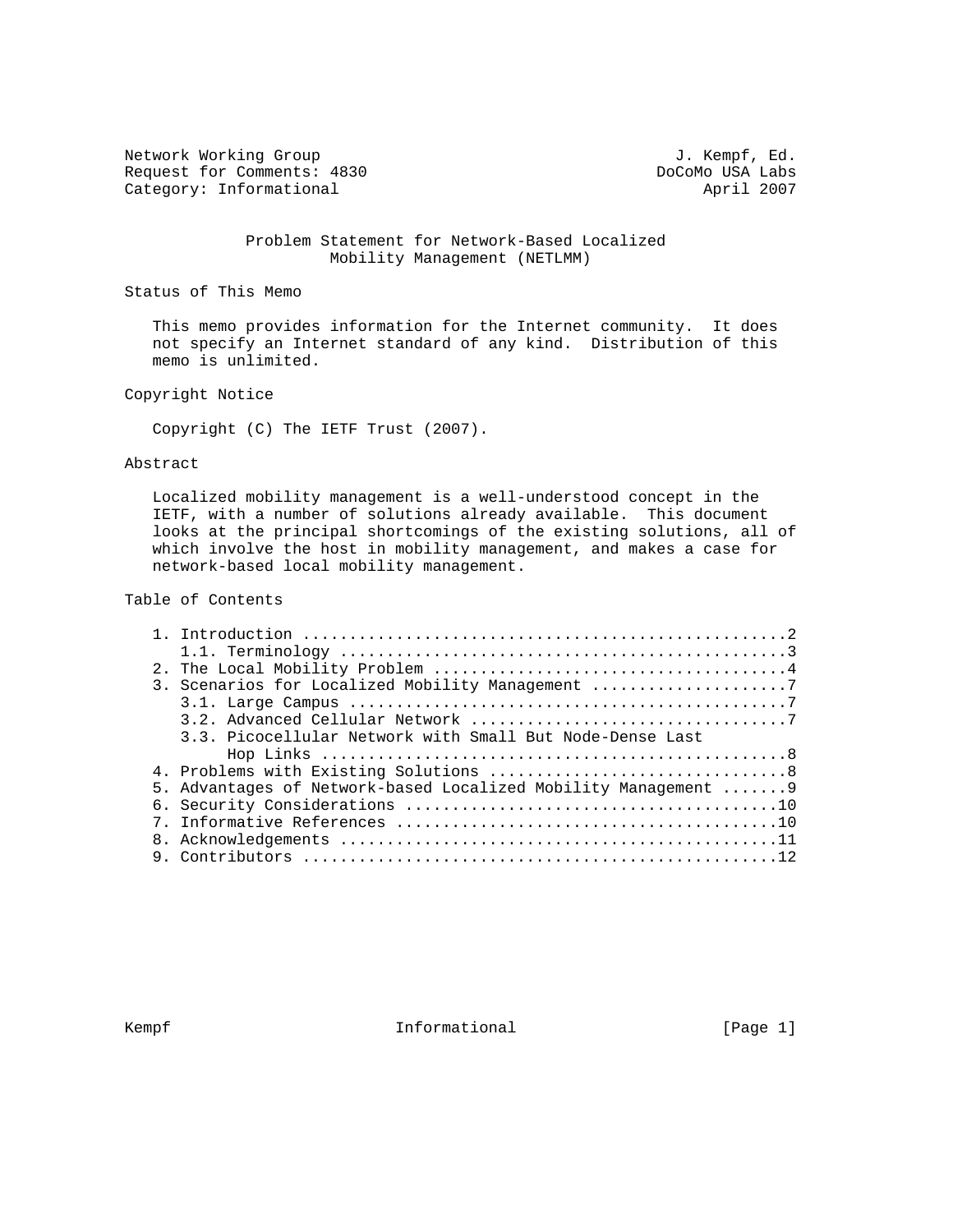## 1. Introduction

 Localized mobility management has been the topic of much work in the IETF. The experimental protocols developed from previous works, namely Fast-Handovers for Mobile IPv6 (FMIPv6) [13] and Hierarchical Mobile IPv6 (HMIPv6) [18], involve host-based solutions that require host involvement at the IP layer similar to, or in addition to, that required by Mobile IPv6 [10] for global mobility management. However, recent developments in the IETF and the Wireless LAN (WLAN) infrastructure market suggest that it may be time to take a fresh look at localized mobility management.

 First, new IETF work on global mobility management protocols that are not Mobile IPv6, such as Host Identity Protocol (HIP) [16] and IKEv2 Mobility and Multihoming (MOBIKE) [4], suggests that future wireless IP nodes may support a more diverse set of global mobility protocols. While it is possible that existing localized mobility management protocols could be used with HIP and MOBIKE, some would require additional effort to implement, deploy, or in some cases, even specify in a non-Mobile IPv6 mobile environment.

 Second, the success in the WLAN infrastructure market of WLAN switches, which perform localized management without any host stack involvement, suggests a possible paradigm that could be used to accommodate other global mobility options on the mobile node while reducing host stack software complexity, expanding the range of mobile nodes that could be accommodated.

 This document briefly describes the general local mobility problem and scenarios where localized mobility management would be desirable. Then problems with existing or proposed IETF localized mobility management protocols are briefly discussed. The network-based mobility management architecture and a short description of how it solves these problems are presented. A more detailed discussion of goals for a network-based, localized mobility management protocol and gap analysis for existing protocols can be found in [11]. Note that IPv6 and wireless links are considered to be the initial scope for a network-based localized mobility management, so the language in this document reflects that scope. However, the conclusions of this document apply equally to IPv4 and wired links, where nodes are disconnecting and reconnecting.

Kempf **Informational Informational** [Page 2]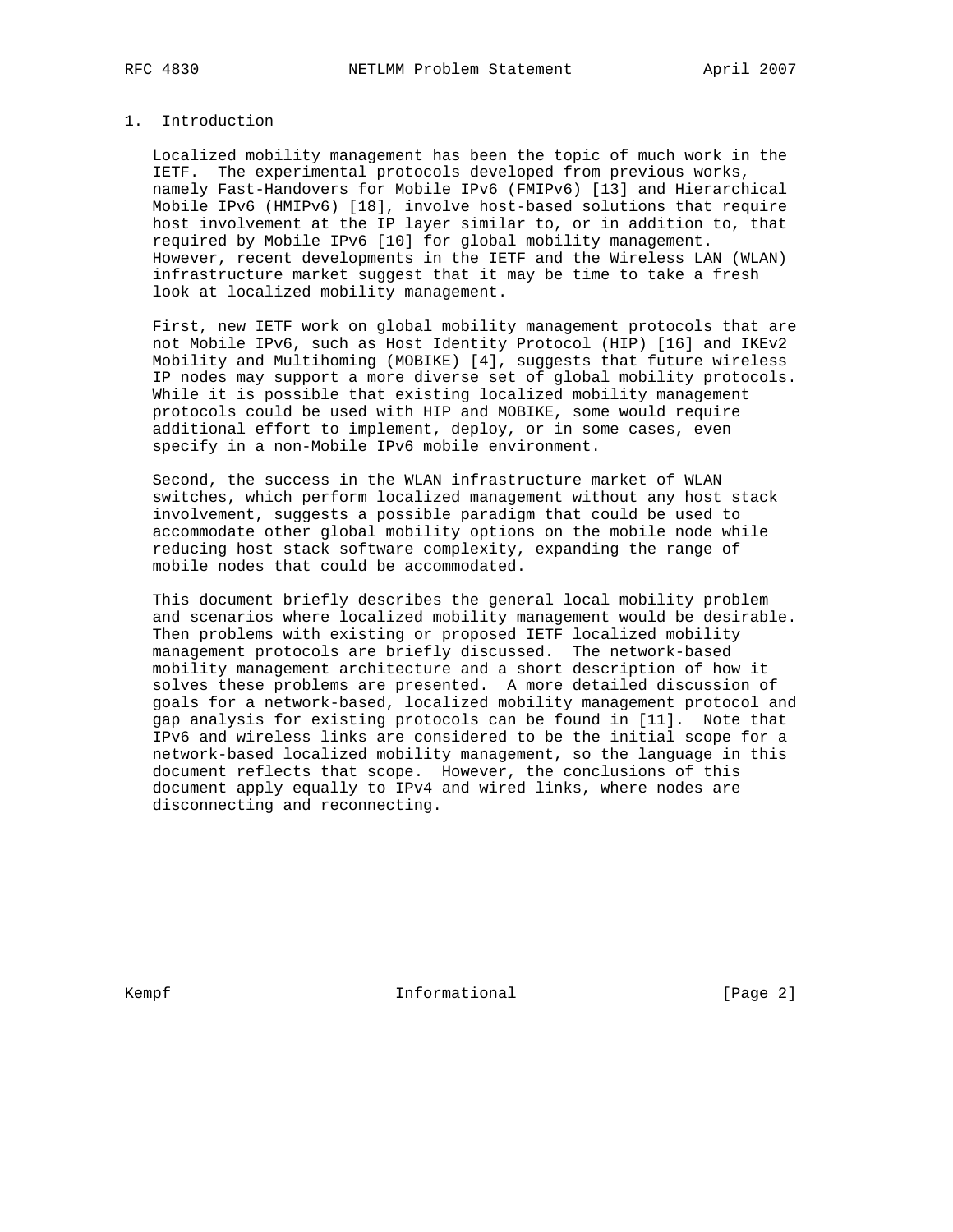### 1.1. Terminology

 Mobility terminology in this document follows that in RFC 3753 [14], with the addition of some new and revised terminology given here:

### WLAN Switch

 A WLAN switch is a multiport bridge Ethernet [8] switch that connects network segments but also allows a physical and logical star topology, which runs a protocol to control a collection of 802.11 [6] access points. The access point control protocol allows the switch to perform radio resource management functions such as power control and terminal load balancing between the access points. Most WLAN switches also support a proprietary protocol for inter-subnet IP mobility, usually involving some kind of inter-switch IP tunnel, which provides session continuity when a terminal moves between subnets.

#### Access Network

 An access network is a collection of fixed and mobile network components allowing access to the Internet all belonging to a single operational domain. It may consist of multiple air interface technologies (for example, 802.16e [7], Universal Mobile Telecommunications System (UMTS) [1], etc.) interconnected with multiple types of backhaul interconnections (such as Synchronous Optical Network (SONET) [9], metro Ethernet [15] [8], etc.).

Local Mobility (revised)

 Local Mobility is mobility over an access network. Note that although the area of network topology over which the mobile node moves may be restricted, the actual geographic area could be quite large, depending on the mapping between the network topology and the wireless coverage area.

Localized Mobility Management

 Localized Mobility Management is a generic term for any protocol that maintains the IP connectivity and reachability of a mobile node for purposes of maintaining session continuity when the mobile node moves, and whose signaling is confined to an access network.

Localized Mobility Management Protocol

A protocol that supports localized mobility management.

Kempf **Informational Informational Informational** [Page 3]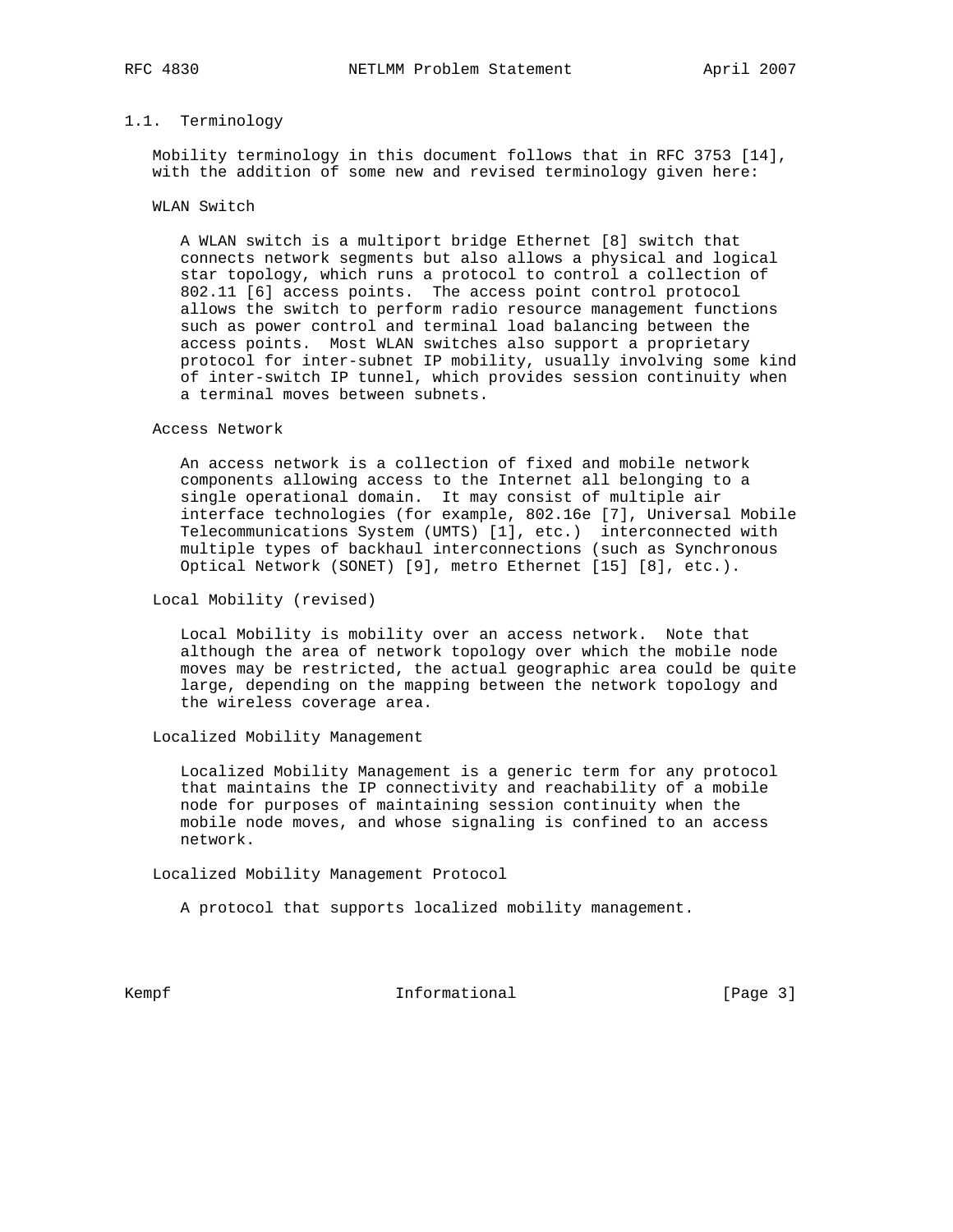Global Mobility Management Protocol

 A Global Mobility Management Protocol is a mobility protocol used by the mobile node to change the global, end-to-end routing of packets for purposes of maintaining session continuity when movement causes a topology change, thus invalidating a global unicast address of the mobile node. This protocol could be Mobile IP [10] [17], but it could also be HIP [16] or MOBIKE [4].

Global Mobility Anchor Point

 A node in the network where the mobile node maintains a permanent address and a mapping between the permanent address and the local temporary address where the mobile node happens to be currently located. The Global Mobility Anchor Point may be used for purposes of rendezvous and possibly traffic forwarding.

Intra-Link Mobility

 Intra-Link Mobility is mobility between wireless access points within a link. Typically, this kind of mobility only involves Layer 2 mechanisms, so Intra-Link Mobility is often called Layer 2 mobility. No IP subnet configuration is required upon movement since the link does not change, but some IP signaling may be required for the mobile node to confirm whether or not the change of wireless access point also resulted in the previous access routers becoming unreachable. If the link is served by a single access point/router combination, then this type of mobility is typically absent. See Figure 1.

2. The Local Mobility Problem

 The local mobility problem is restricted to providing IP mobility management for mobile nodes within an access network. The access network gateways function as aggregation routers. In this case, there is no specialized routing protocol (e.g., Generic Tunneling Protocol (GTP), Cellular IP, Hawaii, etc.) and the routers form a standard IP routed network (e.g., OSPF, Intermediate System to Intermediate System (IS-IS), RIP, etc.). This is illustrated in Figure 1, where the access network gateway routers are designated as "ANG". Transitions between service providers in separate autonomous systems, or across broader, topological "boundaries" within the same service provider, are excluded.

 Figure 1 depicts the scope of local mobility in comparison to global mobility. The Access Network Gateways (ANGs), GA1 and GB1, are gateways to their access networks. The Access Routers (ARs), RA1 and RA2, are in access network A; RB1 is in access network B. Note that

Kempf **Informational Informational** [Page 4]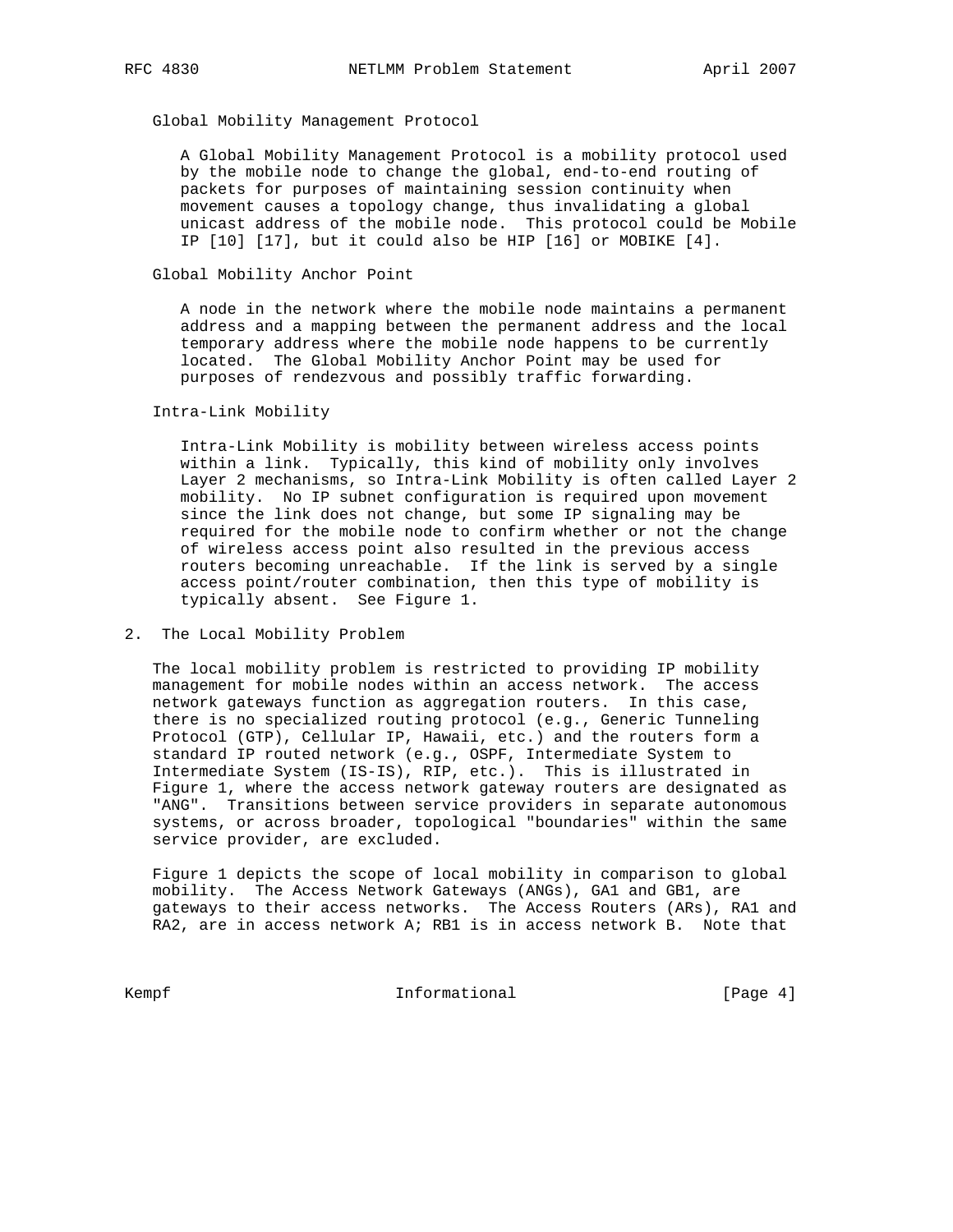it is possible to have additional aggregation routers between ANG GA1 and ANG GB1, and the access routers if the access network is large. Access Points (APs) PA1 through PA3 are in access network A; PB1 and PB2 are in access network B. Other ANGs, ARs, and APs are also possible, and other routers can separate the ARs from the ANGs. The figure implies a star topology for the access network deployment, and the star topology is the primary interest since it is quite common, but the problems discussed here are equally relevant to ring or mesh topologies in which ARs are directly connected through some part of the network.



Figure 1. Scope of Local and Global Mobility Management

Kempf **Informational Informational** [Page 5]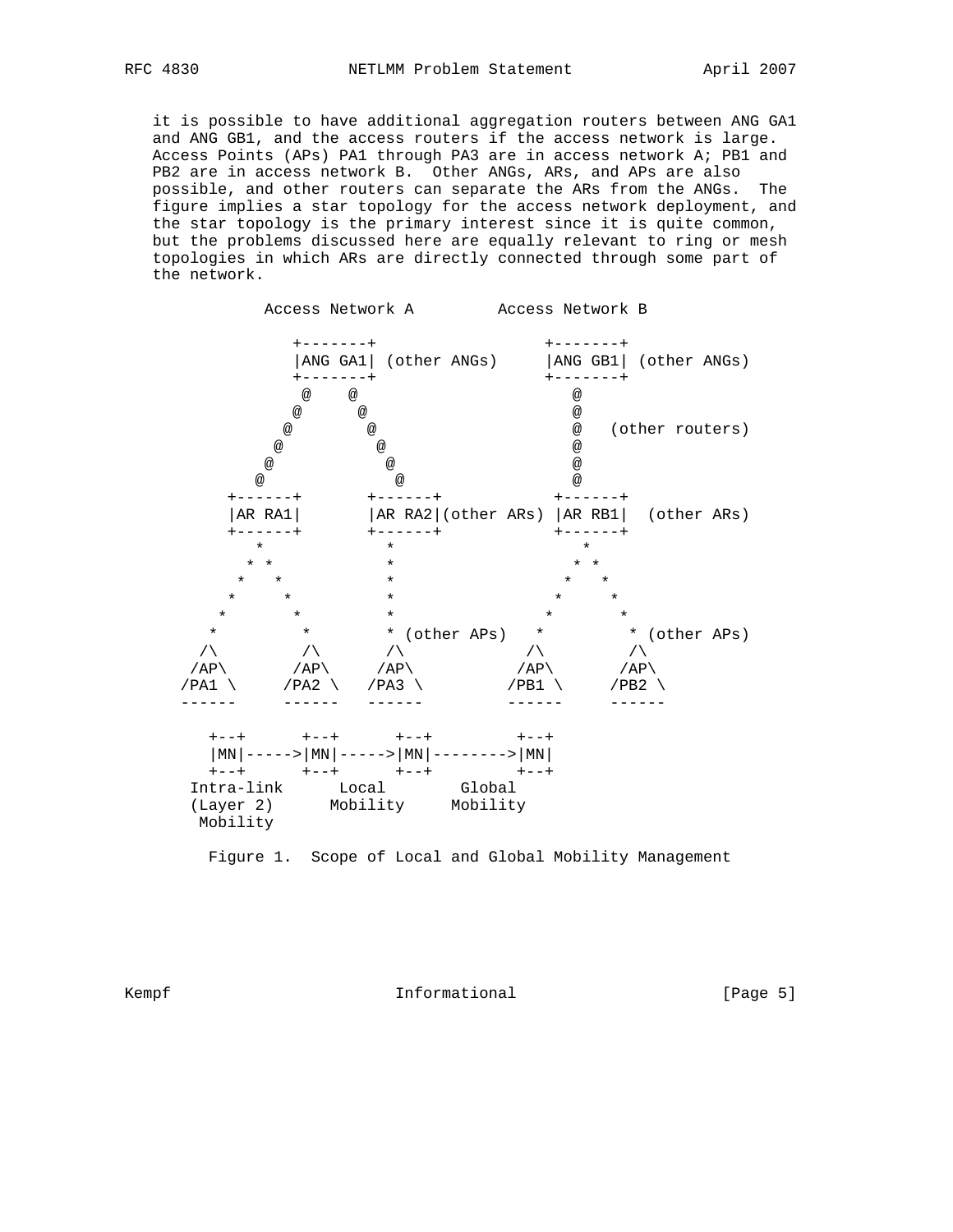As shown in the figure, a global mobility protocol may be necessary when a mobile node (MN) moves between two access networks. Exactly what the scope of the access networks is depends on deployment considerations. Mobility between two APs under the same AR constitutes intra-link (or Layer 2) mobility, and is typically handled by Layer 2 mobility protocols (if there is only one AP/cell per AR, then intra-link mobility may be lacking). Between these two lies local mobility. Local mobility occurs when a mobile node moves between two APs connected to two different ARs.

 Global mobility protocols allow a mobile node to maintain reachability when the MN's globally routable IP address changes. It does this by updating the address mapping between the permanent address and temporary local address at the global mobility anchor point, or even end to end by changing the temporary local address directly at the node with which the mobile node is corresponding. A global mobility management protocol can therefore be used between ARs for handling local mobility. However, there are three well-known problems involved in using a global mobility protocol for every movement between ARs. Briefly, they are:

- 1) Update latency. If the global mobility anchor point and/or correspondent node (for route-optimized traffic) is at some distance from the mobile node's access network, the global mobility update may require a considerable amount of time. During this time, packets continue to be routed to the old temporary local address and are essentially dropped.
- 2) Signaling overhead. The amount of signaling required when a mobile node moves from one last-hop link to another can be quite extensive, including all the signaling required to configure an IP address on the new link and global mobility protocol signaling back into the network for changing the permanent to temporary local address mapping. The signaling volume may negatively impact wireless bandwidth usage and real-time service performance.
- 3) Location privacy. The change in temporary local address as the mobile node moves exposes the mobile node's topological location to correspondents and potentially to eavesdroppers. An attacker that can assemble a mapping between subnet prefixes in the mobile node's access network and geographical locations can determine exactly where the mobile node is located. This can expose the mobile node's user to threats on their location privacy. A more detailed discussion of location privacy for Mobile IPv6 can be found in [12].

Kempf **Informational Informational** [Page 6]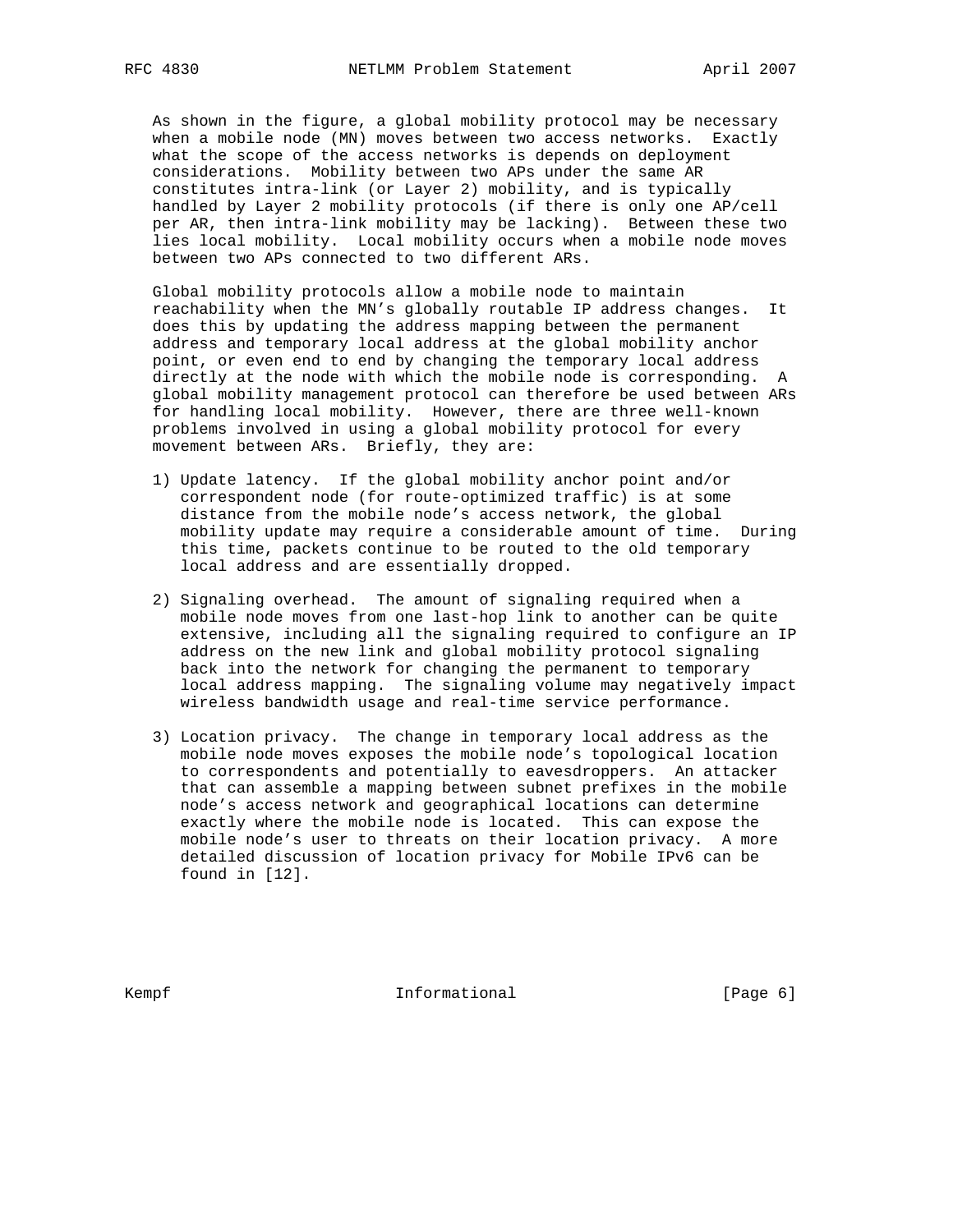These problems suggest that a protocol to localize the management of topologically small movements is preferable to using a global mobility management protocol on each movement to a new link. In addition to these problems, localized mobility management can provide a measure of local control, so mobility management can be tuned for specialized local conditions. Note also that if localized mobility management is provided, it is not strictly required for a mobile node to support a global mobility management protocol since movement within a restricted IP access network can still be accommodated. Without such support, however, a mobile node experiences a disruption in its traffic when it moves beyond the border of the localized mobility management domain.

3. Scenarios for Localized Mobility Management

 There are a variety of scenarios in which localized mobility management is useful.

#### 3.1. Large Campus

 One scenario where localized mobility management would be attractive is a campus WLAN deployment, in which the geographical span of the campus, distribution of buildings, availability of wiring in buildings, etc. preclude deploying all WLAN access points as part of the same IP subnet. WLAN Layer 2 mobility could not be used across the entire campus.

 In this case, the campus is divided into separate last-hop links, each served by one or more access routers. This kind of deployment is served today by WLAN switches that coordinate IP mobility between them, effectively providing localized mobility management at the link layer. Since the protocols are proprietary and not interoperable, any deployments that require IP mobility necessarily require switches from the same vendor.

## 3.2. Advanced Cellular Network

 Next-generation cellular protocols, such as 802.16e [7] and Super 3G/3.9G [2], have the potential to run IP deeper into the access network than the current 3G cellular protocols, similar to today's WLAN networks. This means that the access network can become a routed IP network. Interoperable localized mobility management can unify local mobility across a diverse set of wireless protocols all served by IP, including advanced cellular, WLAN, and personal area wireless technologies such as UltraWide Band (UWB) [5] and Bluetooth [3]. Localized mobility management at the IP layer does not replace Layer 2 mobility (where available) but rather complements it. A standardized, interoperable localized mobility management protocol

Kempf **Informational Informational** [Page 7]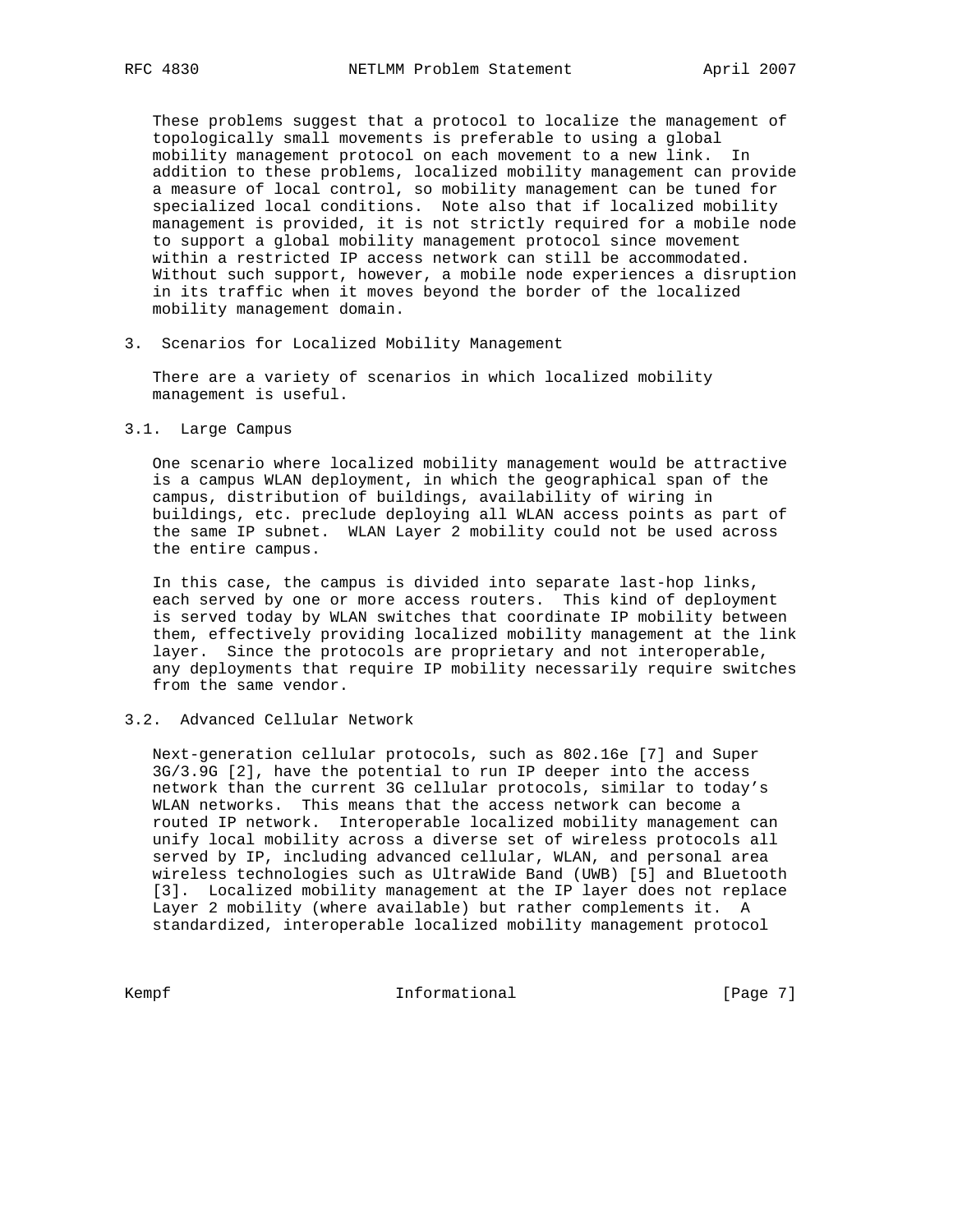for IP can remove the dependence on IP-layer localized mobility protocols that are specialized to specific link technologies or proprietary, which is the situation with today's 3G protocols. The expected benefit is a reduction in maintenance cost and deployment complexity. See [11] for a more detailed discussion of the goals for a network-based localized mobility management protocol.

3.3. Picocellular Network with Small But Node-Dense Last-Hop Links

 Future radio link protocols at very high frequencies may be constrained to very short, line-of-sight operation. Even some existing protocols, such as UWB [5] and Bluetooth [3], are designed for low transmit power, short-range operation. For such protocols, extremely small picocells become more practical. Although picocells do not necessarily imply "pico subnets", wireless sensors and other advanced applications may end up making such picocellular type networks node-dense, requiring subnets that cover small geographical areas, such as a single room. The ability to aggregate many subnets under a localized mobility management scheme can help reduce the amount of IP signaling required on link movement.

4. Problems with Existing Solutions

 Existing solutions for localized mobility management fall into two classes:

- 1) Interoperable IP-level protocols that require changes to the mobile node's IP stack and handle localized mobility management as a service provided to the mobile node by the access network.
- 2) Link specific or proprietary protocols that handle localized mobility for any mobile node but only for a specific type of link layer, for example, 802.11 [6].

 The dedicated localized mobility management IETF protocols for Solution 1 are not yet widely deployed, but work continues on standardization. Some Mobile IPv4 deployments use localized mobility management. For Solution 1, the following are specific problems:

 1) The host stack software requirement limits broad usage even if the modifications are small. The success of WLAN switches indicates that network operators and users prefer no host stack software modifications. This preference is independent of the lack of widespread Mobile IPv4 deployment, since it is much easier to deploy and use the network.

Kempf **Informational Informational** [Page 8]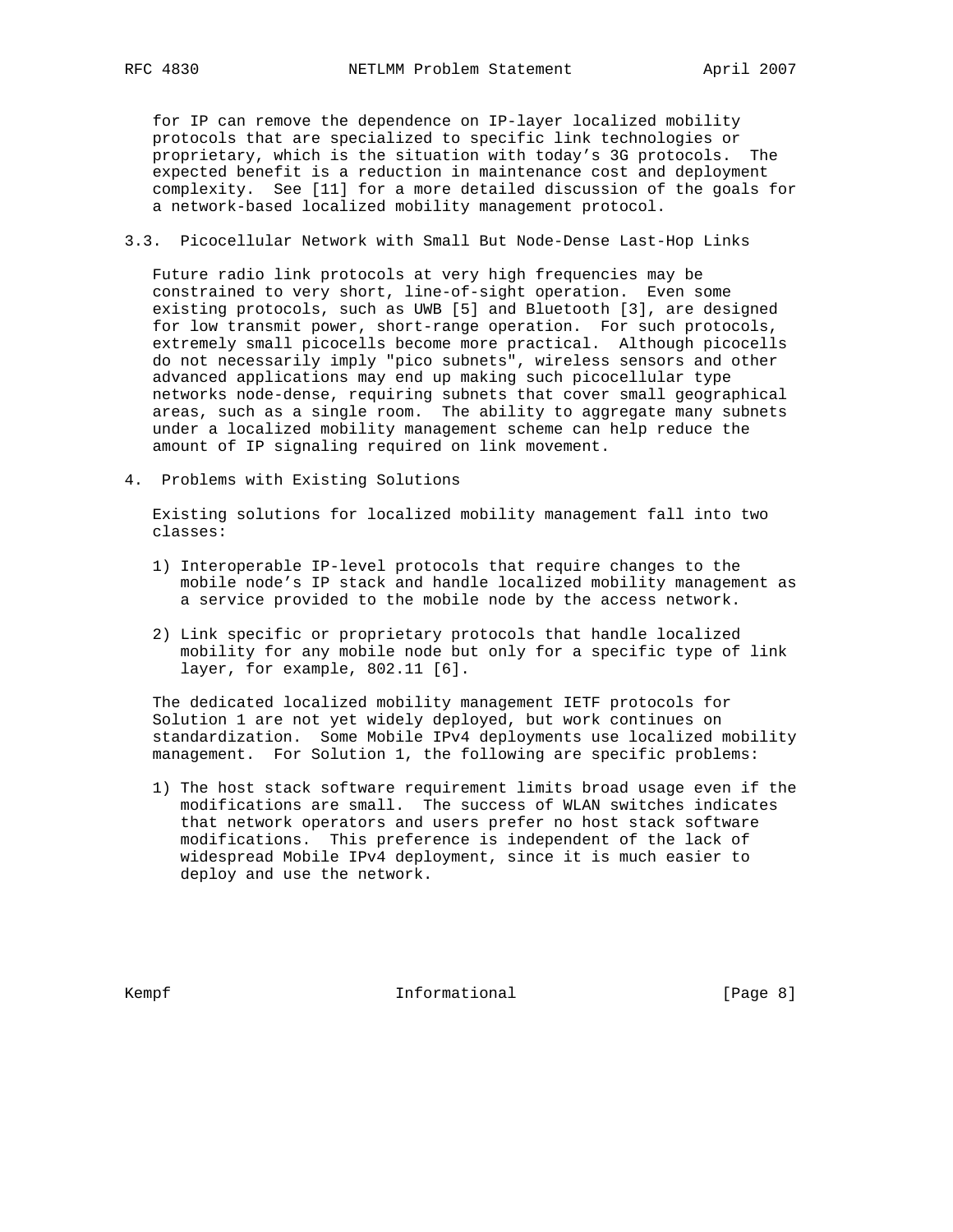- 2) Future mobile nodes may choose other global mobility management protocols, such as HIP or MOBIKE. The existing localized mobility management solutions all depend on Mobile IP or derivatives.
- 3) Existing localized mobility management solutions do not support both IPv4 and IPv6.
- 4) Existing host-based localized mobility management solutions require setting up additional security associations with network elements in the access domain.

 Market acceptance of WLAN switches has been very large, so Solution 2 is widely deployed and continuing to grow. Solution 2 has the following problems:

- 1) Existing solutions only support WLAN networks with Ethernet backhaul and therefore are not available for advanced cellular networks or picocellular protocols, or other types of wired backhaul.
- 2) Each WLAN switch vendor has its own proprietary protocol that does not interoperate with other vendors' equipment.
- 3) Because the solutions are based on Layer 2 routing, they may not scale up to a metropolitan area or local province, particularly when multiple kinds of link technologies are used in the backbone.
- 5. Advantages of Network-based Localized Mobility Management

 Having an interoperable, standardized localized mobility management protocol that is scalable to topologically large networks, but requires no host stack involvement for localized mobility management is a highly desirable solution. The advantages that this solution has over Solutions 1 and 2 above are as follows:

- 1) Compared with Solution 1, a network-based solution requires no localized mobility management support on the mobile node and is independent of global mobility management protocol, so it can be used with any or none of the existing global mobility management protocols. The result is a more modular mobility management architecture that better accommodates changing technology and market requirements.
- 2) Compared with Solution 2, an IP-level network-based localized mobility management solution works for link protocols other than Ethernet, and for wide area networks.

Kempf **Informational Informational** [Page 9]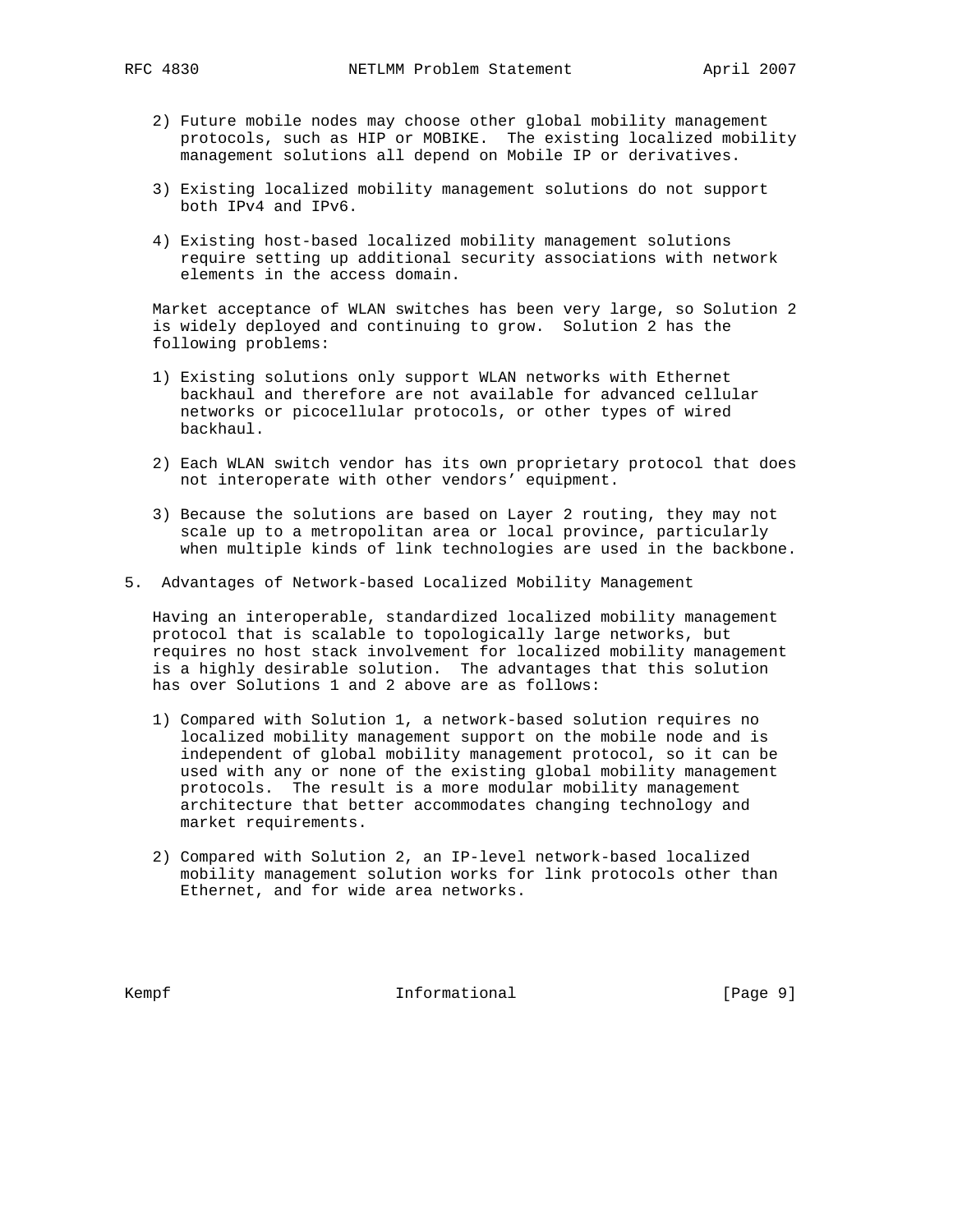RFC 4831 [11] discusses a reference architecture for a network based, localized mobility protocol and the goals of the protocol design.

6. Security Considerations

 Localized mobility management has certain security considerations, one of which -- the need for security from access network to mobile node -- was discussed in this document. Host-based localized mobility management protocols have all the security problems involved with providing a service to a host. Network-based localized mobility management requires security among network elements that is equivalent to what is needed for routing information security, and security between the host and network that is equivalent to what is needed for network access, but no more. A more complete discussion of the security goals for network-based localized mobility management can be found in [11].

- 7. Informative References
	- [1] 3GPP, "UTRAN Iu interface: General aspects and principles", 3GPP TS 25.410, 2002, http://www.3gpp.org/ftp/Specs/html-info/25410.htm.
	- [2] 3GPP, "3GPP System Architecture Evolution: Report on Technical Options and Conclusions", TR 23.882, 2005, http://www.3gpp.org/ftp/Specs/html-info/23882.htm.
	- [3] Bluetooth SIG, "Specification of the Bluetooth System", November, 2004, available at http://www.bluetooth.com.
	- [4] Eronen, P., "IKEv2 Mobility and Multihoming Protocol (MOBIKE)", RFC 4555, June 2006.
	- [5] IEEE 802.15 WPAN High Rate Alternative PHY Task Group 3a (TG3a), http://www.ieee802.org/15/pub/TG3a.html.
	- [6] IEEE, "Wireless LAN Medium Access Control (MAC) and Physical Layer (PHY) specifications", IEEE Std. 802.11, 1999.
	- [7] IEEE, "Amendment to IEEE Standard for Local and Metropolitan Area Networks - Part 16: Air Interface for Fixed Broadband Wireless Access Systems - Physical and Medium Access Control Layers for Combined Fixed and Mobile Operation in Licensed Bands", IEEE Std. 802.16e-2005, 2005.

Kempf **Informational Informational** [Page 10]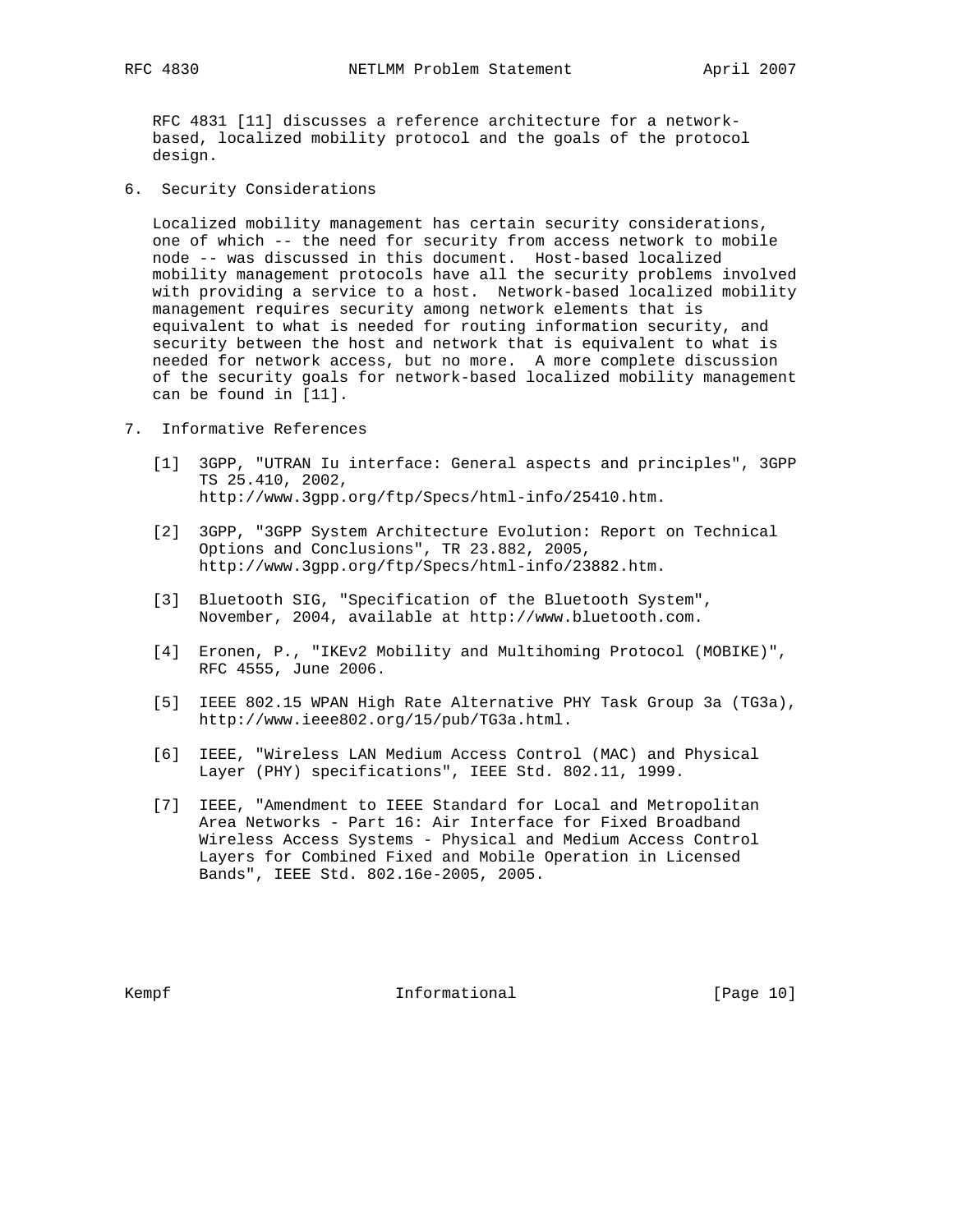- [8] IEEE, "Carrier sense multiple access with collision detection (CSMA/CD) access method and physical layer specifications", IEEE Std. 802.3-2005, 2005.
- [9] ITU-T, "Architecture of Transport Networks Based on the Synchronous Digital Hierarchy (SDH)", ITU-T G.803, March, 2000.
- [10] Johnson, D., Perkins, C., and J. Arkko, "Mobility Support in IPv6", RFC 3775, June 2004.
- [11] Kempf, J., Ed., "Goals for Network-Based Localized Mobility Management (NETLMM)", RFC 4831, April 2007.
- [12] Koodli, R., "IP Address Location Privacy and Mobile IPv6: Problem Statement", Work in Progress, February 2007.
- [13] Koodli, R., "Fast Handovers for Mobile IPv6", RFC 4068, July 2005.
- [14] Manner, J. and M. Kojo, "Mobility Related Terminology", RFC 3753, June 2004.
- [15] Metro Ethernet Forum, " Metro Ethernet Network Architecture Framework - Part 1: Generic Framework", MEF 4, May, 2004.
- [16] Moskowitz, R. and P. Nikander, "Host Identity Protocol (HIP) Architecture", RFC 4423, May 2006.
- [17] Perkins, C., "IP Mobility Support for IPv4", RFC 3344, August 2002.
- [18] Soliman, H., Castelluccia, C., El Malki, K., and L. Bellier, "Hierarchical Mobile IPv6 Mobility Management (HMIPv6)", RFC 4140, August 2005.
- 8. Acknowledgements

 The authors would like to acknowledge the following for particularly diligent reviewing: Vijay Devarapalli, Peter McCann, Gabriel Montenegro, Vidya Narayanan, Pekka Savola, and Fred Templin.

Kempf **Informational Informational** [Page 11]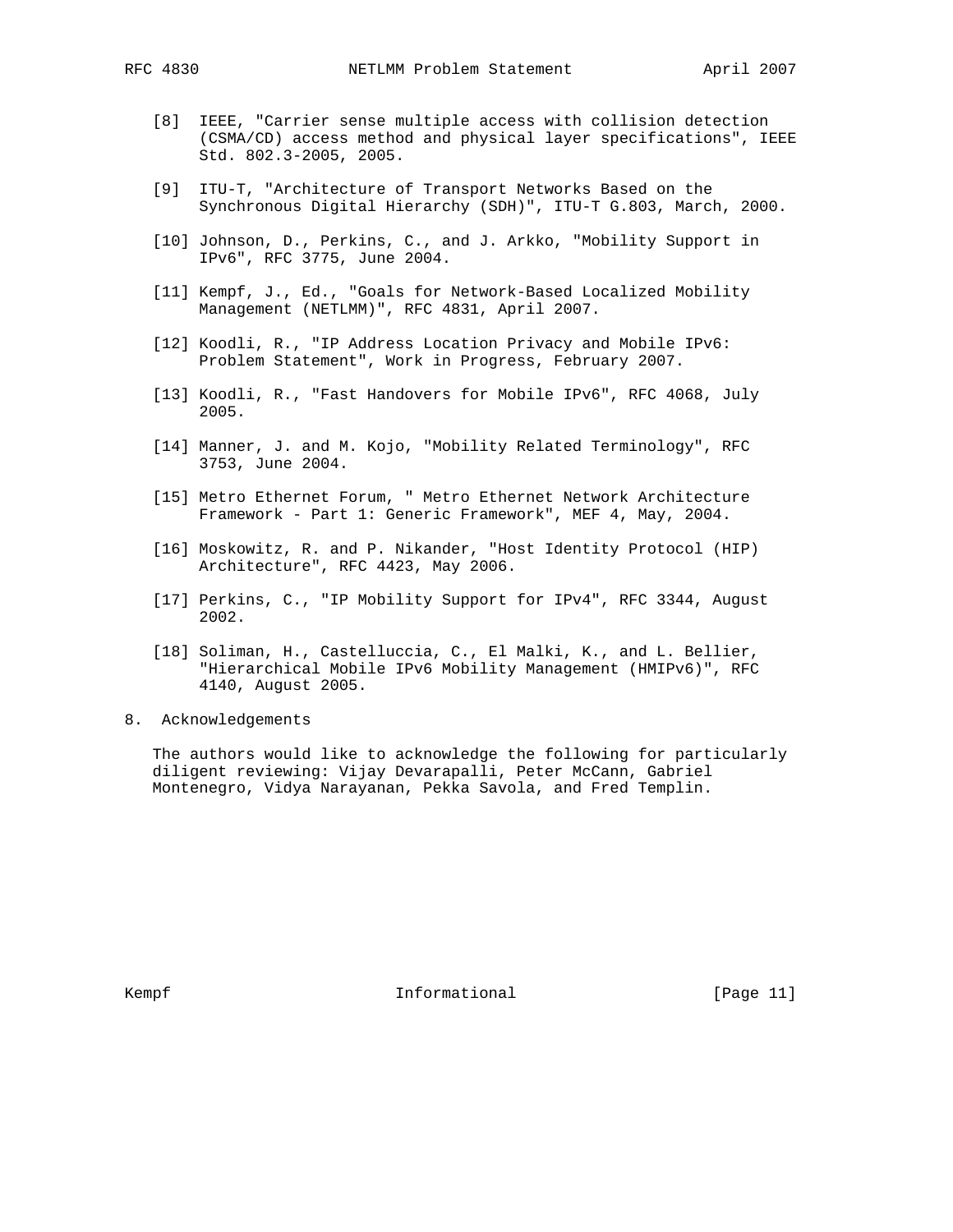9. Contributors

 Kent Leung Cisco Systems, Inc. 170 West Tasman Drive San Jose, CA 95134 USA EMail: kleung@cisco.com Phil Roberts Motorola Labs Schaumberg, IL USA EMail: phil.roberts@motorola.com Katsutoshi Nishida NTT DoCoMo Inc. 3-5 Hikarino-oka, Yokosuka-shi Kanagawa, Japan Phone: +81 46 840 3545 EMail: nishidak@nttdocomo.co.jp Gerardo Giaretta Telecom Italia Lab via G. Reiss Romoli, 274 10148 Torino Italy Phone: +39 011 2286904 EMail: gerardo.giaretta@tilab.com Marco Liebsch NEC Network Laboratories Kurfuersten-Anlage 36 69115 Heidelberg Germany Phone: +49 6221-90511-46 EMail: marco.liebsch@ccrle.nec.de Editor's Address James Kempf

 DoCoMo USA Labs 181 Metro Drive, Suite 300 San Jose, CA 95110 USA Phone: +1 408 451 4711 EMail: kempf@docomolabs-usa.com

Kempf **Informational Informational** [Page 12]